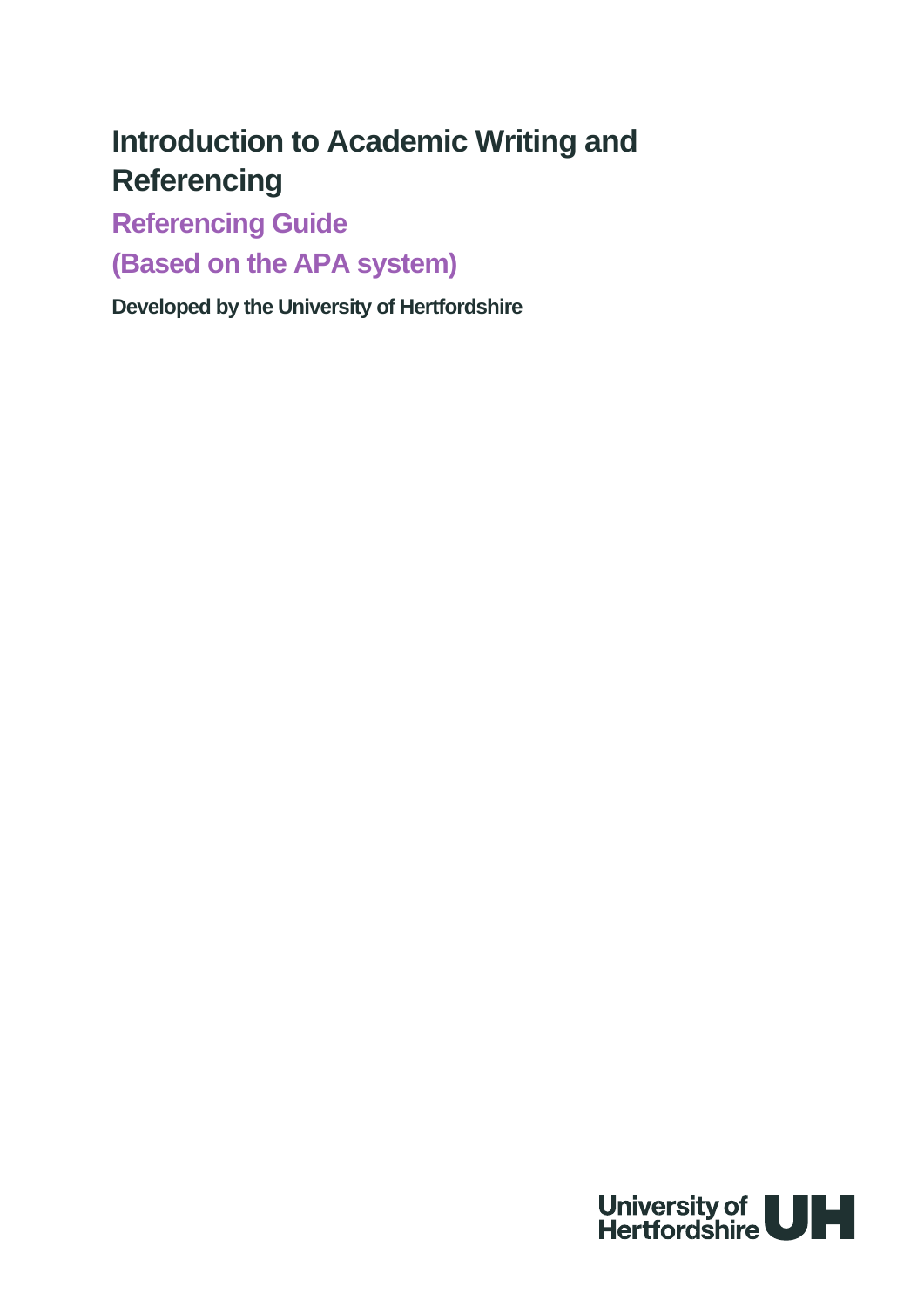# **Contents**

<span id="page-1-0"></span>

| 8.0 What if I need to reference to the same author and year for two different pieces |  |
|--------------------------------------------------------------------------------------|--|
|                                                                                      |  |
|                                                                                      |  |
|                                                                                      |  |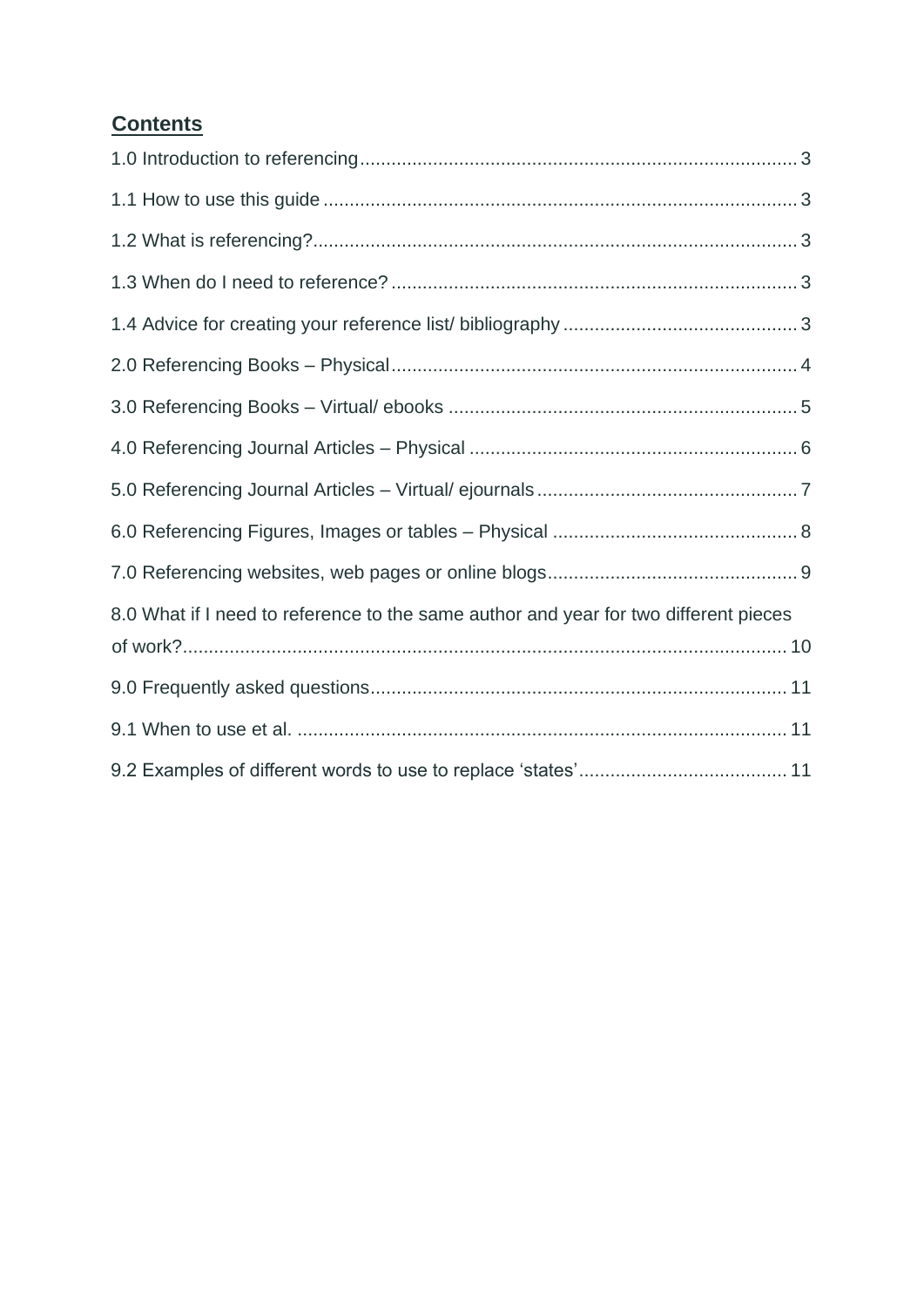# <span id="page-2-0"></span>**1.0 Introduction to referencing**

# **1.1 How to use this guide**

This referencing guide is based upon the APA referencing system. There are many referencing systems, but they all follow the same generic pattern of information. This guide is by no means equivalent to the comprehensive referencing guides you will receive from your university when you join but serves as a valuable resource to help introduce you to the skill of citing references and develop your referencing knowledge and understanding.

# <span id="page-2-1"></span>**1.2 What is referencing?**

We use referencing to show the reader where or who we have sourced our information from. This allows the reader to go to the same sources to look at themselves if they wish, in addition to demonstrating that the author (you) has researched the topic and supported their points with evidence.

# <span id="page-2-2"></span>**1.3 When do I need to reference?**

You will need to citate or reference your source in both the main body or text of your writing, as well as include the full reference within the bibliography or reference list at the end of your work.

You will need to reference if you are applying or discussing someone else's work, words, diagrams, images etc. This includes but is not limited to:

- Books (physical or eBooks)
- Journal articles (physical or ejournals)
- Web pages
- <span id="page-2-3"></span>• Any other medium

## **1.4 Advice for creating your reference list/ bibliography**

Remember that your reference list will need to be in alphabetical order, which can be easily achieved via the 'sort' button in Microsoft word.

<span id="page-2-4"></span>We recommend finding online sources through Google Scholar, as this website has a unique 'cite' button underneath each source that automatically creates a reference for you. Make sure you double check it however, as it can miss some information out.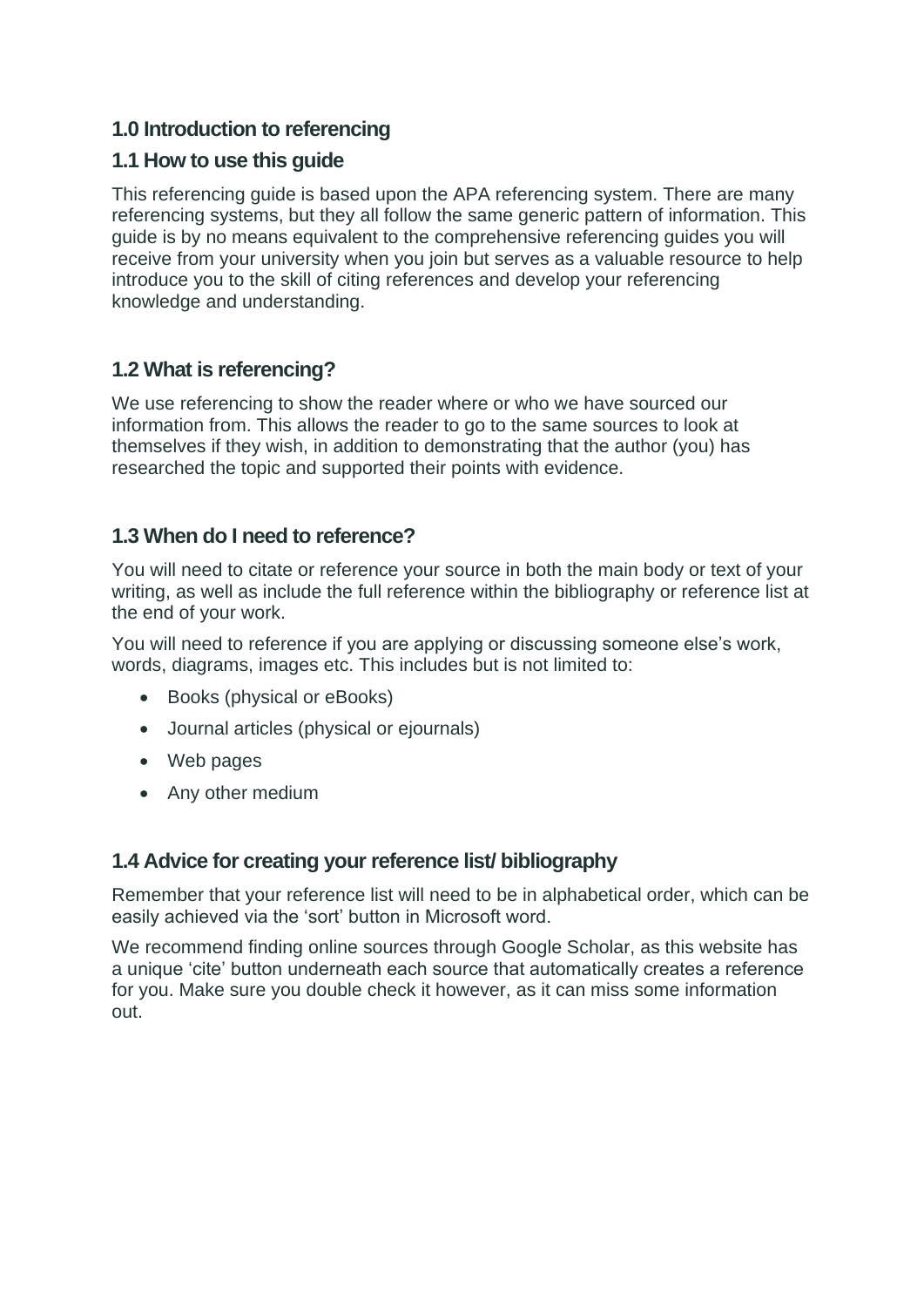# **2.0 Referencing Books – Physical**

## **In-text citation:**

Author's surname, A. A. and Other-Author's surname, B. B. (Date of publication) Note: in text citations always use 'and' and not '&' if there are 2 or 3 authors.

According to Sanderson (2011), it can be considered unprofessional……..

It can be considered unprofessional to communicate via social media (Sanderson, 2011) as this could…….

However, Harvey, Atkinson and Hyndman (2020) argue that…….

On the other hand, Bullock et al. (2021) confirms that….

Note: Please refer to chapter 9.1 to learn when to use 'et al.'

#### **Full reference:**

Author's surname, A. A. and Other-Author's surname, B. B. (Date of publication). Title of work. Publisher name, publisher location.

Examples:

Wenner, L. A. (1989). Media, sports, and society. Sage, London.

<span id="page-3-0"></span>Beer, D. F., and McMurrey, D. A. (2019). A Guide to Writing as an Engineer. John Wiley & Sons, London.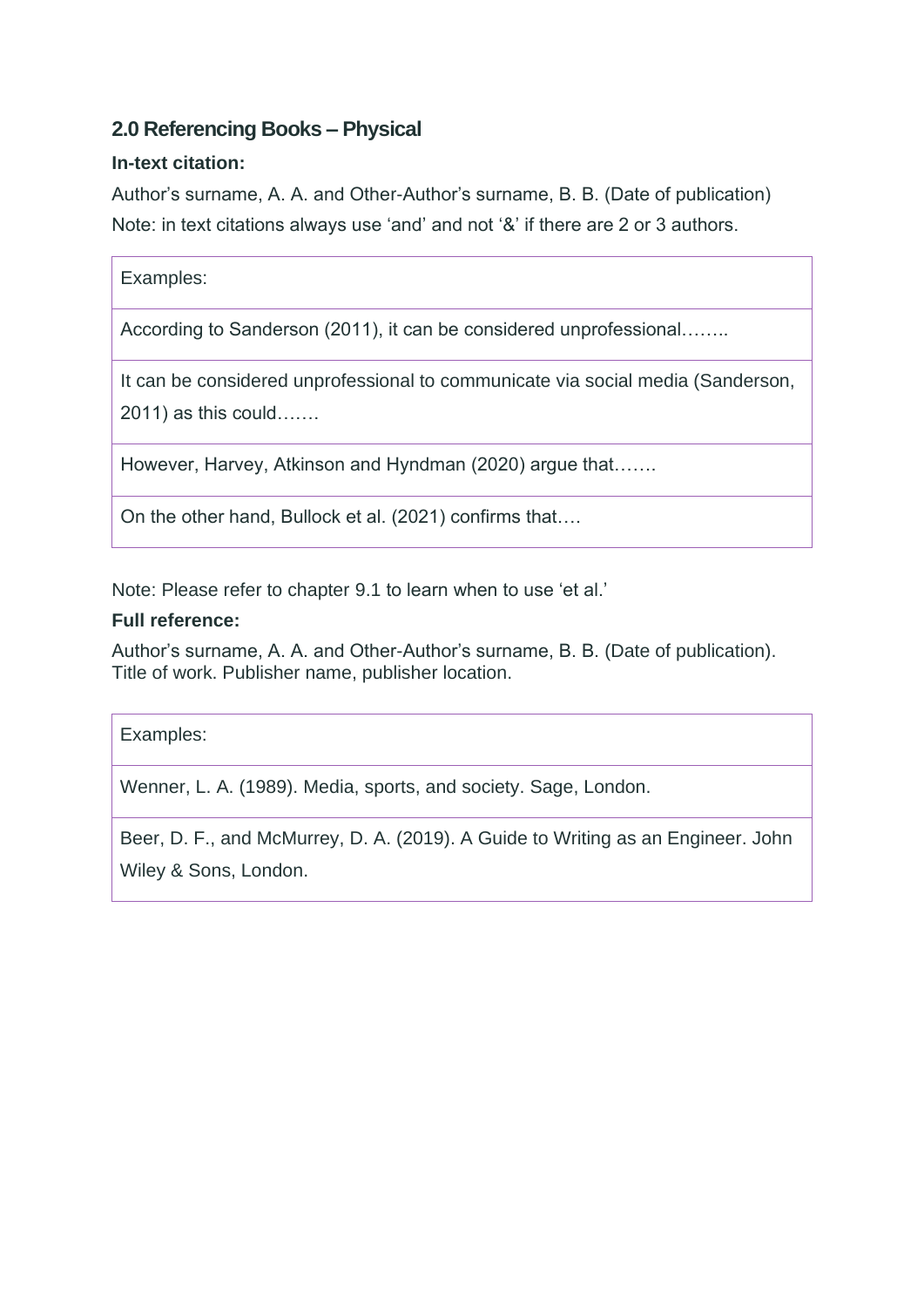# **3.0 Referencing Books – Virtual/ ebooks**

## **In-text citation:**

Author's surname, A. A. and Other-Author's surname, B. B. (Date of publication) Note: in text citations always use 'and' and not '&' if there are 2 or 3 authors.

| Examples: |  |
|-----------|--|
|           |  |

According to Sanderson (2011), it can be considered unprofessional……..

It can be considered unprofessional to communicate via social media (Sanderson, 2011) as this could…….

However, Harvey, Atkinson and Hyndman (2020) argue that…….

On the other hand, Bullock et al. (2021) confirms that….

Note: Please refer to chapter 9.1 to learn when to use 'et al.'

#### **Full reference:**

Author's surname, A. A. and Other-Author's surname, B. B. (Date of publication). Title of work. Publisher name, publisher location. Available at [enter URL you used] (Accessed: date you last read the reference).

Examples:

Wenner, L. A. (1989). Media, sports, and society. Sage, London. Available at:

https://www.google.co.uk/books/edition/Media\_Sports\_and\_Society/d6HhgJDGXt

QC?hl=en&gbpv=1&dq=Wenner,+L.+A.+(1989).+Media,+sports,+and+society.+Sa

<span id="page-4-0"></span>ge,+London.&pg=PA7&printsec=frontcover (Accessed 1 March 2021).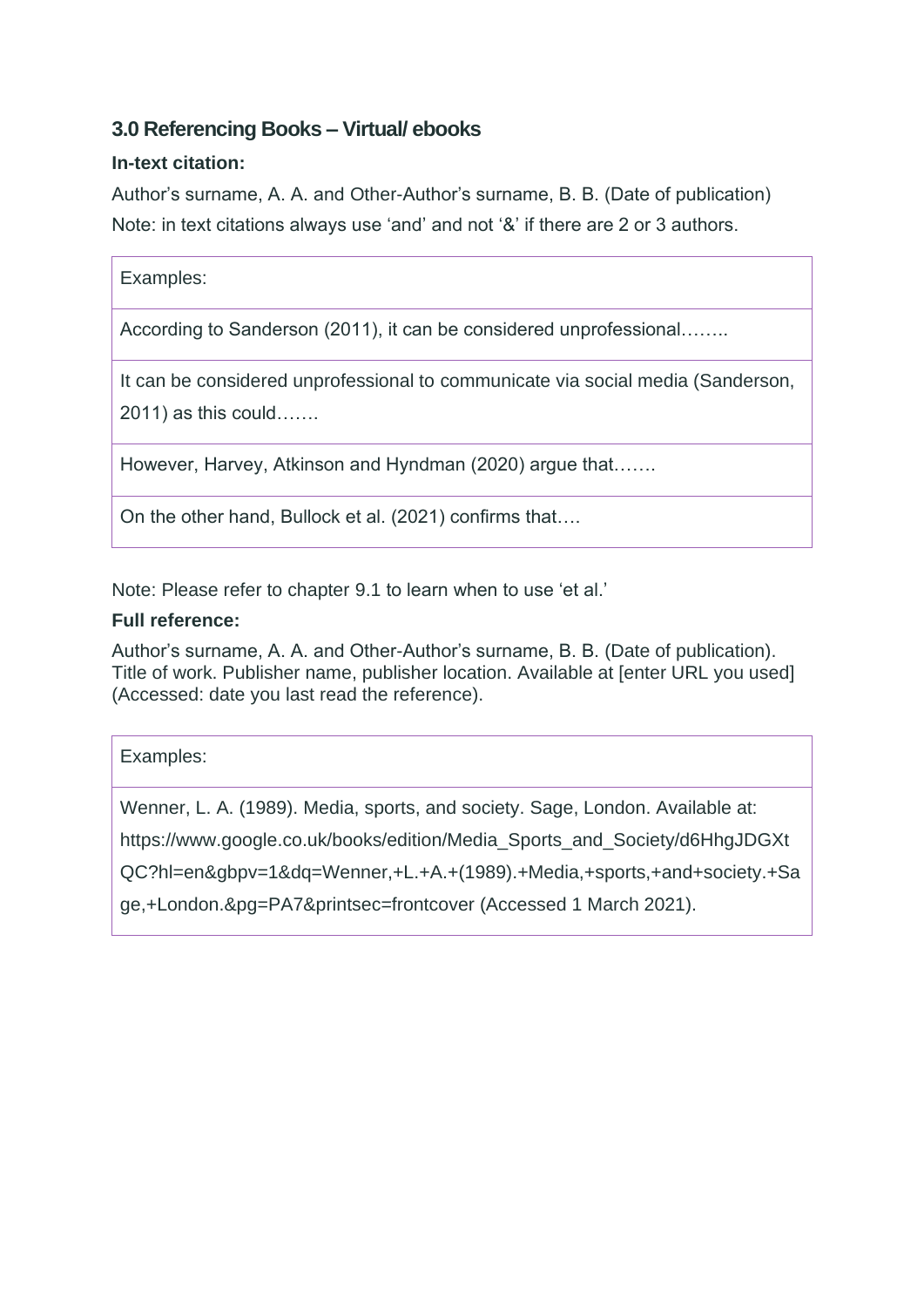# **4.0 Referencing Journal Articles – Physical**

## **In text citation:**

Author's surname, A. A. and Other-Author's surname, B. B. (Date of publication) Note: in text citations always use 'and' and not '&' if there are 2 or 3 authors.

## Examples:

According to Sanderson (2011), it can be considered unprofessional……..

It can be considered unprofessional to communicate via social media (Sanderson, 2011) as this could…….

However, Harvey, Atkinson and Hyndman (2020) argue that…….

On the other hand, Bullock et al. (2021) confirms that….

Note: Please refer to chapter 9.1 to learn when to use 'et al.'

#### **Full reference:**

Author's surname, A. A. and Other-Author's surname, B. B. (Date of publication). Title of article. Title of Journal. journal volume (journal issue/ number), pp. page numbers of article.

#### Example:

Sanderson, J. (2011). To tweet or not to tweet: Exploring Division I athletic

departments' social-media policies. International Journal of Sport Communication,

<span id="page-5-0"></span>4(4), pp.492-513.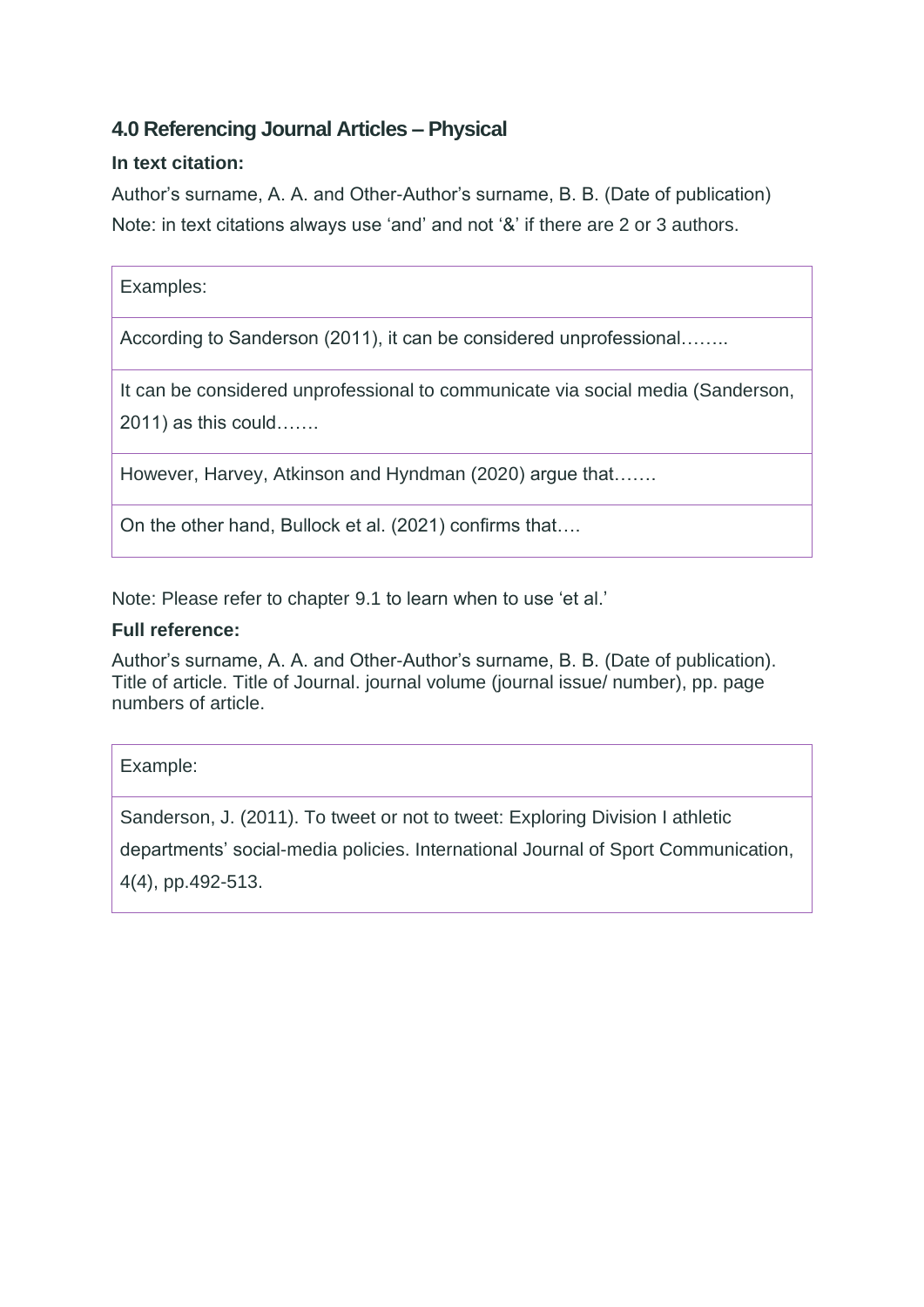# **5.0 Referencing Journal Articles – Virtual/ ejournals**

## **In-text citation:**

Author's surname, A. A. and Other-Author's surname, B. B. (Date of publication) Note: in text citations always use 'and' and not '&' if there are 2 or 3 authors.

According to Sanderson (2011), it can be considered unprofessional……..

It can be considered unprofessional to communicate via social media (Sanderson,

2011) as this could…….

However, Harvey, Atkinson and Hyndman (2020) argue that…….

On the other hand, Bullock et al. (2021) confirms that….

Note: Please refer to chapter 9.1 to learn when to use 'et al.'

#### **Full reference:**

Author's surname, A. A. and Other-Author's surname, B. B. (Date of publication). Title of article. Title of Journal. journal volume (journal issue/ number), pp. page numbers of article. Available at [enter URL you used] (Accessed: date you last read the reference).

#### Examples:

<span id="page-6-0"></span>Musante, M., Milne, G. R., and McDonald, M. A. (1999). Sport sponsorship: Evaluating the sport and brand image match. International Journal of Sports Marketing & Sponsorship. 1(1), pp.32-48. Available at: [https://go.gale.com/ps/anonymous?id=GALE%7CA89814311&sid=googleScholar](https://go.gale.com/ps/anonymous?id=GALE%7CA89814311&sid=googleScholar&v=2.1&it=r&linkaccess=abs&issn=14646668&p=AONE&sw=w) [&v=2.1&it=r&linkaccess=abs&issn=14646668&p=AONE&sw=w](https://go.gale.com/ps/anonymous?id=GALE%7CA89814311&sid=googleScholar&v=2.1&it=r&linkaccess=abs&issn=14646668&p=AONE&sw=w) (Accessed: 12 February 2021).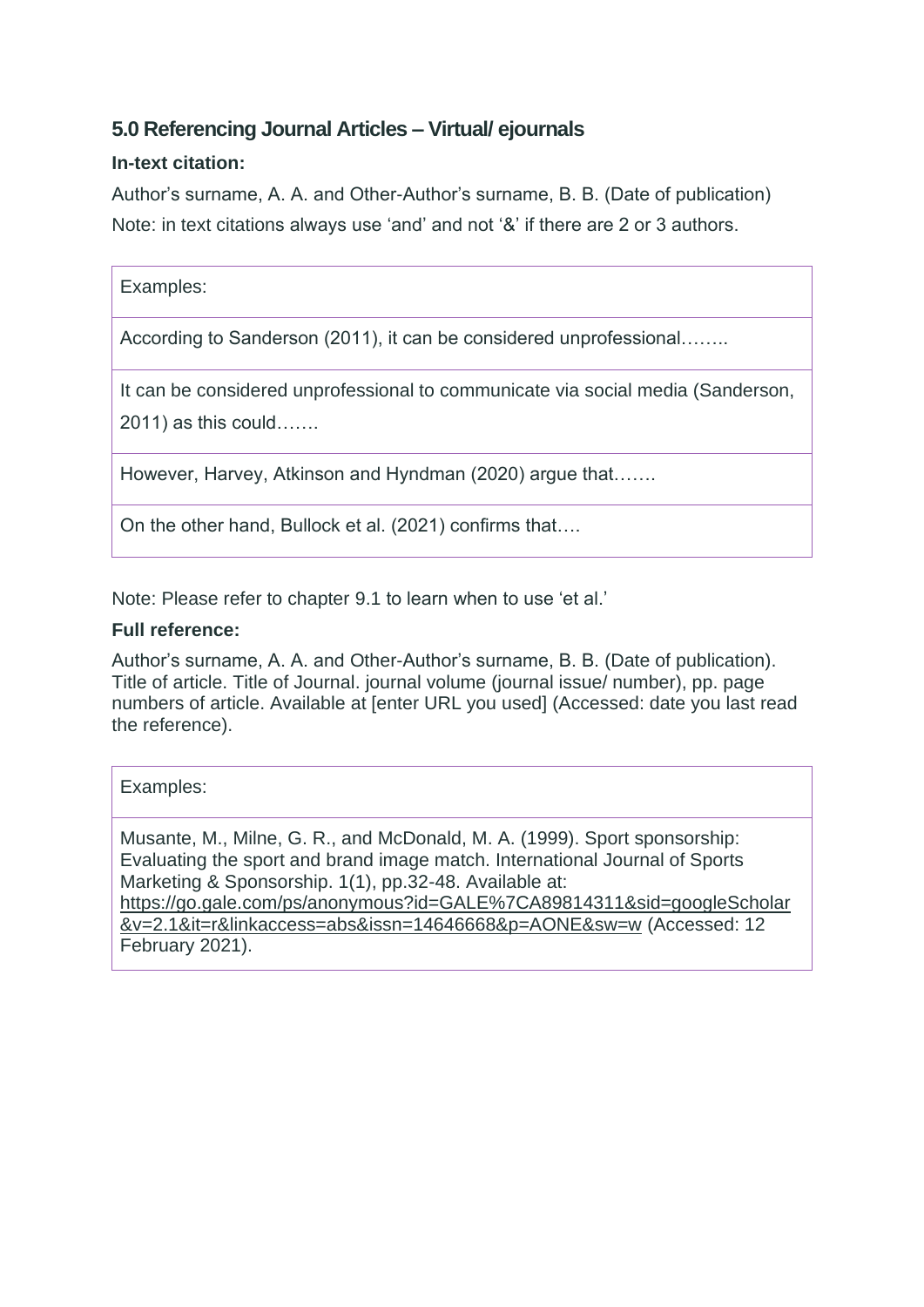# **6.0 Referencing Figures, Images or tables – Physical**

## **In-text citation:**

Type of item followed by an identifying number: description of what item shows (Author's surname and other author's surname, date of publication).

## Examples:



#### **Full reference:**

Author's surname, A. A. and Other-Author's surname, B. B. (year of publication). Title of Book. Publisher, Place of publication. page of item, type of item.

Note: If item is from a journal, websites or blog please refer to the appropriate section and add the page the item is on and the 'type' the item is as above.

Examples: Bullock, B. (2021). Why do we have favourite flavours?. University of Hertfordshire,

<span id="page-7-0"></span>England. P.561. Figure.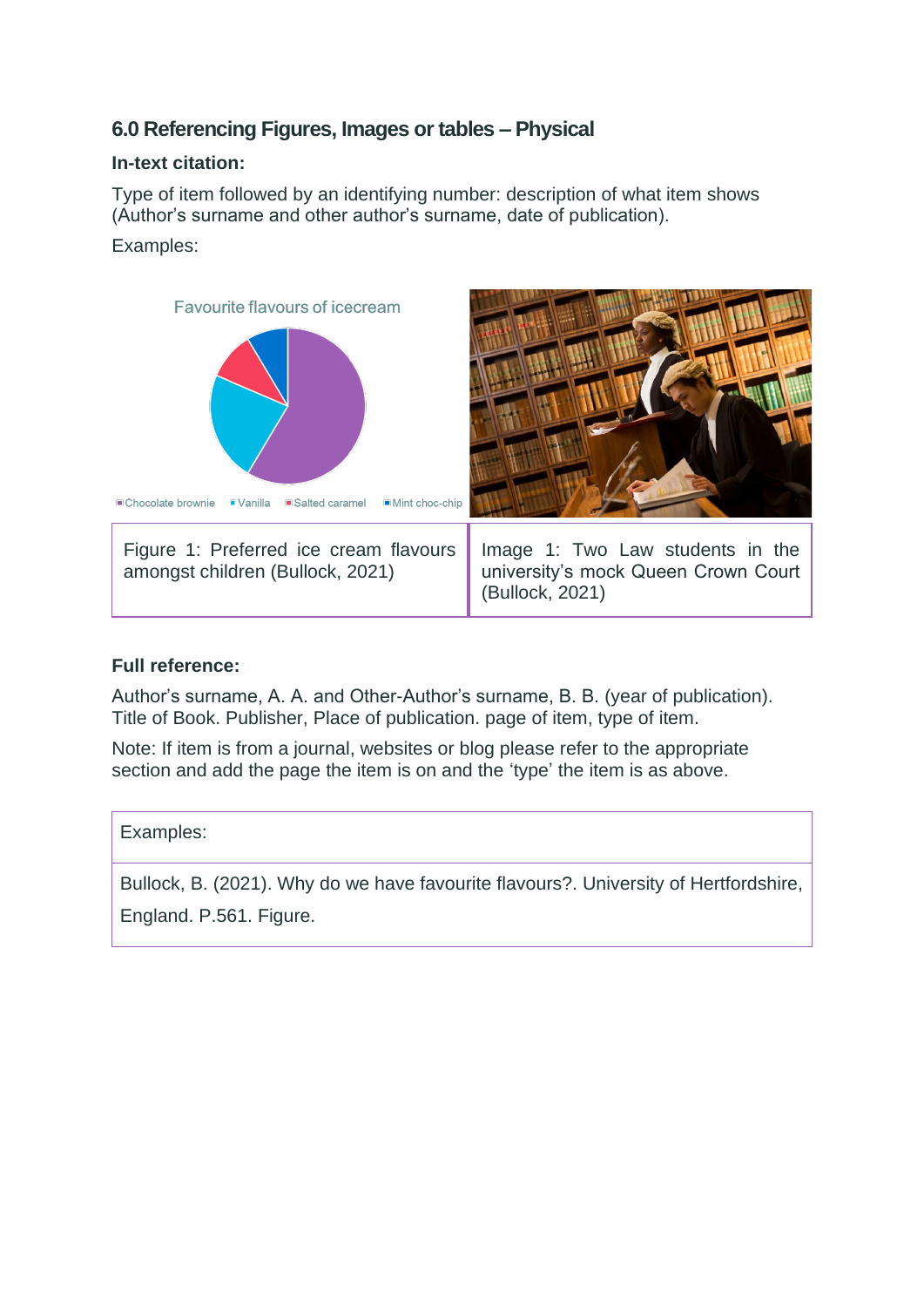## **7.0 Referencing websites, web pages or online blogs**

## **In-text citation**

Author, A. A. and Other-Author, B. B. (Date of publication).

Note: If the author is an organisation or you are trying to reference an organisation's website/ web page, please put the organisation as the author.

## Examples:

By looking at the University of Hertfordshire's (2021) website …….

After reading a blog written by Keens (2021), my opinion on……

## **Full reference:**

Author, A. A. and Other-Author, B. B. (Date of publication). Title of work. Publisher name/ website's name. Available at [enter URL you used] (Accessed: date you last read the reference).

Examples:

University of Hertfordshire. (2021). University of Hertfordshire website. Available

at:<https://www.herts.ac.uk/> (Accessed: 16 March 2021).

<span id="page-8-0"></span>Keens, E. (2021). How my dog has helped me through the pandemic. The University of Hertfordshire Community Blog. Available at:<http://blogs.herts.ac.uk/> (Accessed: 28 January 2020).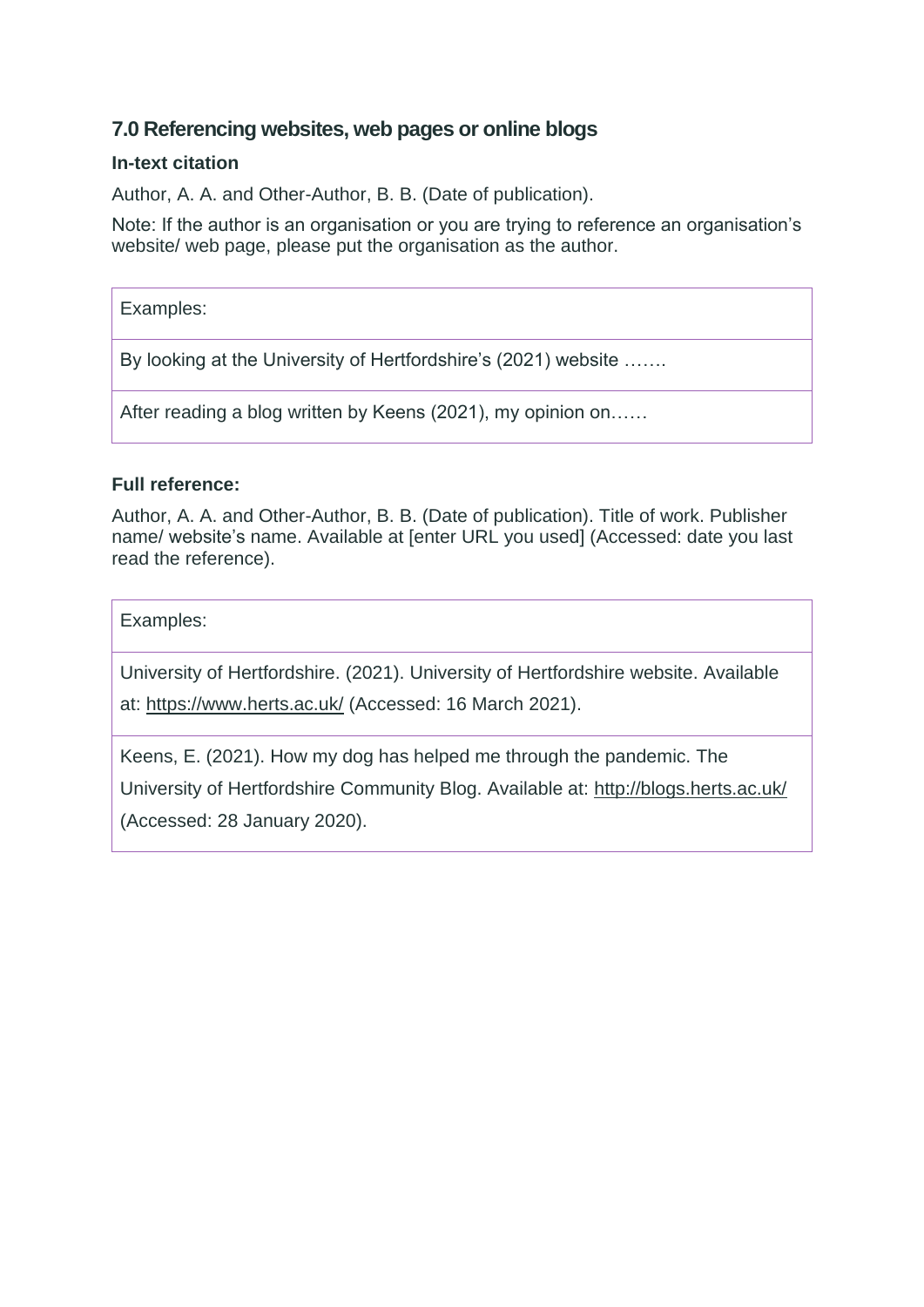# **8.0 What if I need to reference to the same author and year for two different pieces of work?**

This happens more than you might think, and it is important to ensure that your reader is aware that you are referring to two different pieces of work. We get around this by doing the following:

#### **In text citation:**

Author's surname, A. A. and Other-Author's surname, B. B. (Date of publication a)

Examples:

On the other hand, Bullock (2021a) confirms that….

On the other hand, Bullock (2021b) states that….

#### **Full reference:**

Exactly the same for referencing a book, eBook, journal or ejournal with the addition of adding 'a', 'b' etc. to the end of the publication date.

Examples:

Bullock, A. E. (2021a). How to write academically and reference correctly.

University of Hertfordshire, Hatfield.

<span id="page-9-0"></span>Bullock, A. E. (2021b). Handy hints and tips for referencing. University of Hertfordshire, Hatfield.